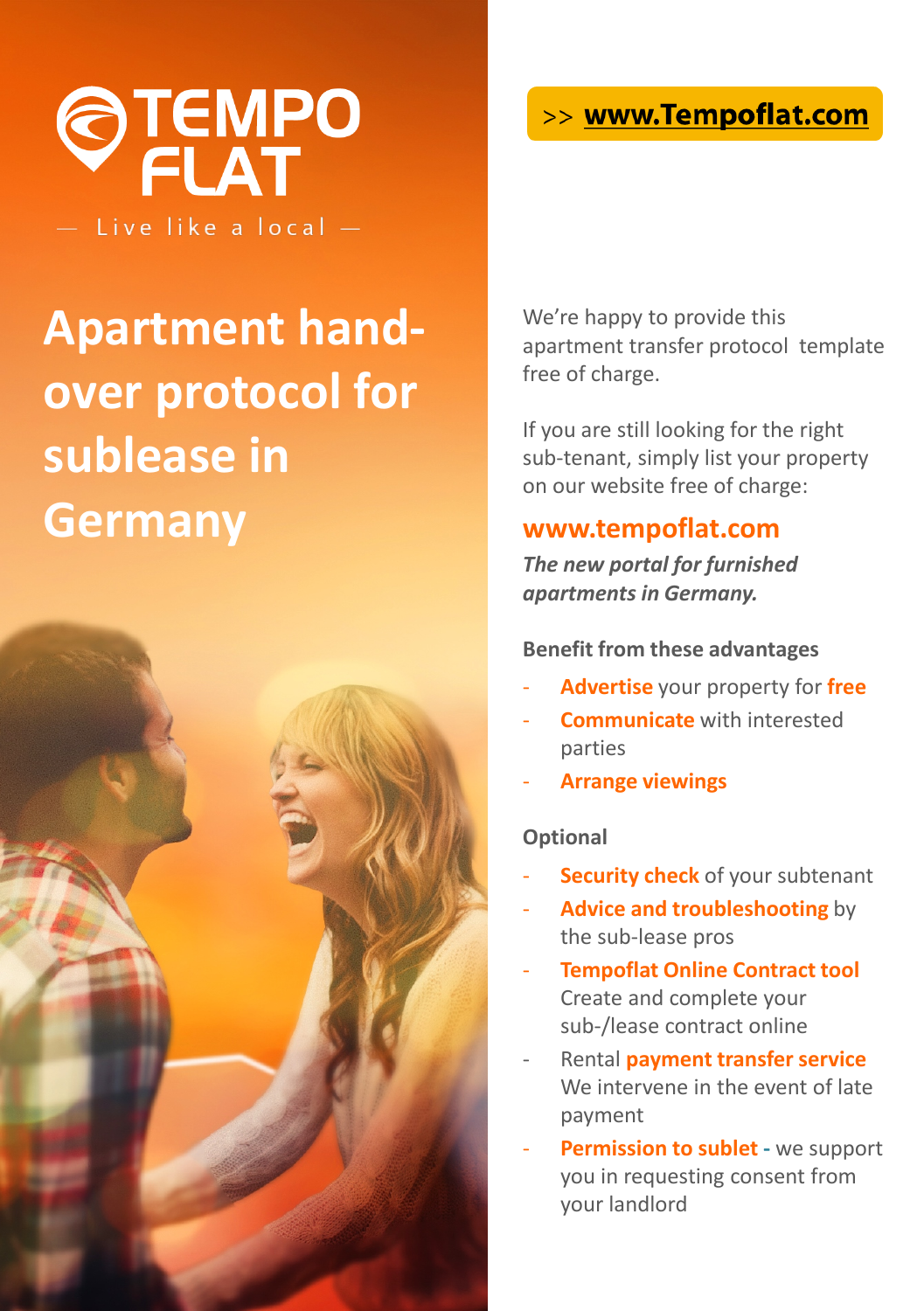

#### **Apartment transfer protocol**

Please fill out during the handing-over of the housing space and then compare during the taking-over. To be signed both times by both parties.

| Object                  |          |                                           | <b>Basic state</b>      | Olike new<br>$O$ good<br>$\bullet$ old<br>Oused |  |  |  |
|-------------------------|----------|-------------------------------------------|-------------------------|-------------------------------------------------|--|--|--|
| Housing space (address) |          |                                           |                         |                                                 |  |  |  |
| Subtenant (address):    |          |                                           |                         |                                                 |  |  |  |
| Landlord (address):     |          |                                           |                         |                                                 |  |  |  |
| <b>Dates</b>            |          | Date of the handing-over                  | Date of the taking-over |                                                 |  |  |  |
| <b>Kitchen</b>          |          | Condition at the time of the handing over |                         | Condition at the time of the taking-over        |  |  |  |
|                         | ok       | comments / description of condition       | ok                      | comments / description of condition             |  |  |  |
| Floor                   |          |                                           |                         |                                                 |  |  |  |
| Ceiling/walls           |          |                                           |                         |                                                 |  |  |  |
| Electric appliances     |          |                                           |                         |                                                 |  |  |  |
| Windows/shutters        |          |                                           |                         |                                                 |  |  |  |
| Cupboards/doors         |          |                                           |                         |                                                 |  |  |  |
| Taps                    |          |                                           |                         |                                                 |  |  |  |
| Cooking stove/oven      |          |                                           |                         |                                                 |  |  |  |
| Fridge                  |          |                                           |                         |                                                 |  |  |  |
| Steam exhaust           |          |                                           |                         |                                                 |  |  |  |
| Dishwasher              |          |                                           |                         |                                                 |  |  |  |
| Coffee machine          |          |                                           |                         |                                                 |  |  |  |
|                         |          |                                           |                         |                                                 |  |  |  |
|                         |          |                                           |                         |                                                 |  |  |  |
| Furniture               |          |                                           |                         |                                                 |  |  |  |
| - Tables                |          |                                           |                         |                                                 |  |  |  |
| Chairs                  |          |                                           |                         |                                                 |  |  |  |
|                         |          |                                           |                         |                                                 |  |  |  |
| Kitchen-                |          | At the time of the handing over           |                         | At the time of the taking-over                  |  |  |  |
| utensils                | number   | comments / description of condition<br>ok | number<br>ok            | comments / description of condition             |  |  |  |
| Cutlery                 |          | for how many persons?                     |                         |                                                 |  |  |  |
| Dishes                  |          | for how many persons?                     |                         |                                                 |  |  |  |
| Drinking glasses        |          | for how many persons?                     |                         |                                                 |  |  |  |
| Bowls                   |          |                                           |                         |                                                 |  |  |  |
| Pans                    |          |                                           |                         |                                                 |  |  |  |
|                         |          |                                           |                         |                                                 |  |  |  |
|                         |          |                                           |                         |                                                 |  |  |  |
|                         |          |                                           |                         |                                                 |  |  |  |
|                         |          |                                           |                         |                                                 |  |  |  |
| <b>Bathroom</b>         |          | Condition at the time of the handing over |                         | Condition at the time of the taking-over        |  |  |  |
| & WC                    | оk       | comments / description of condition       | οk                      | comments / description of condition             |  |  |  |
| Floor                   |          |                                           |                         |                                                 |  |  |  |
| Ceiling/walls           |          |                                           |                         |                                                 |  |  |  |
| Electric appliances     |          |                                           |                         |                                                 |  |  |  |
| Windows/shutters        |          |                                           |                         |                                                 |  |  |  |
| Bath/shower stall       |          |                                           |                         |                                                 |  |  |  |
| Toilet/WC               |          |                                           |                         |                                                 |  |  |  |
| Sink                    |          |                                           |                         |                                                 |  |  |  |
| Cupboards/doors         |          |                                           |                         |                                                 |  |  |  |
|                         |          |                                           |                         |                                                 |  |  |  |
|                         |          |                                           |                         |                                                 |  |  |  |
| Signatures              | Landlord | Subtenant                                 | Landlord                | Subtenant                                       |  |  |  |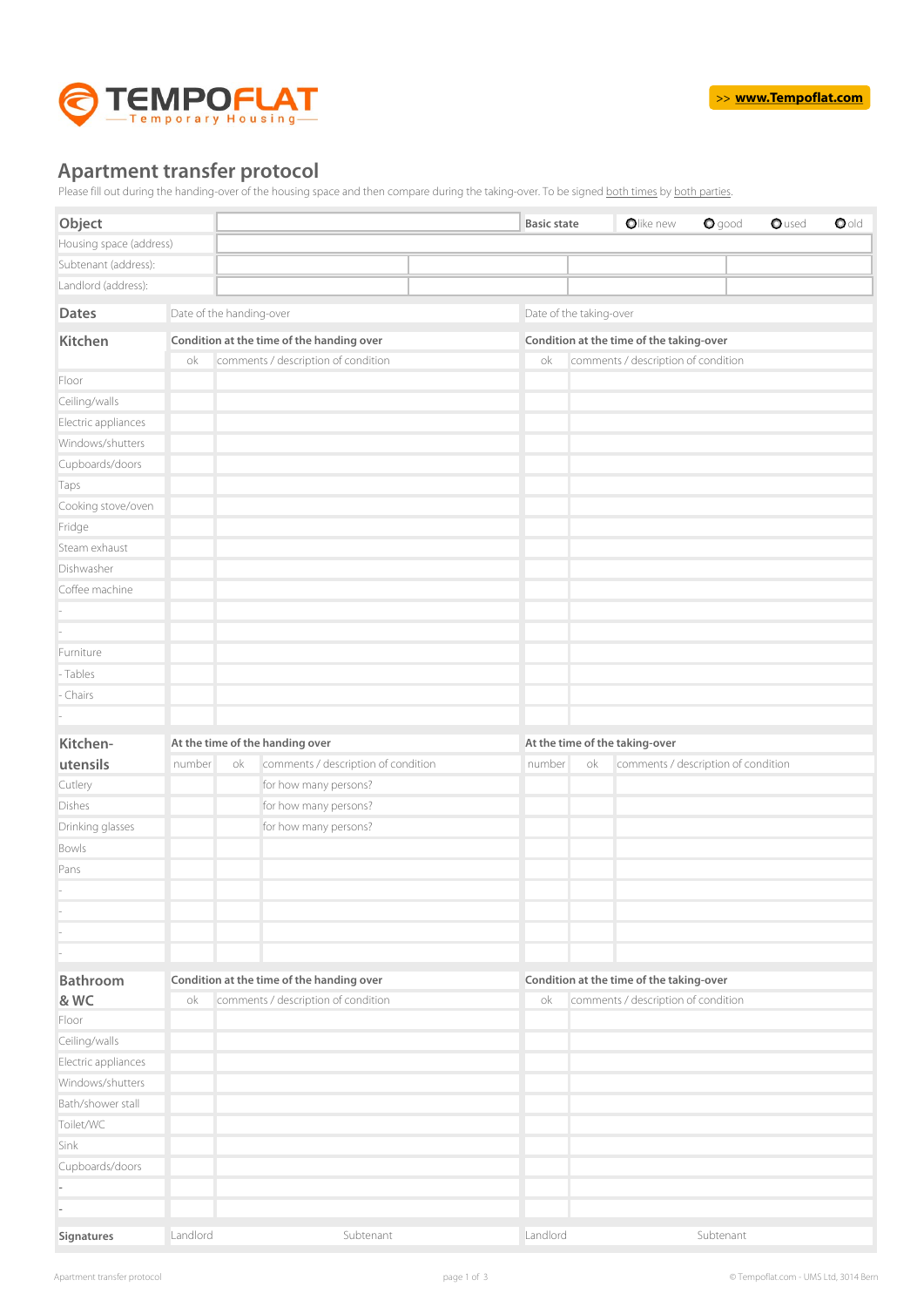| Room 1              | Condition at the time of the handing over |                                           |          | Condition at the time of the taking-over |  |  |
|---------------------|-------------------------------------------|-------------------------------------------|----------|------------------------------------------|--|--|
| Living room         | ok                                        | comments / description of condition       | оk       | comments / description of condition      |  |  |
| Floor               |                                           |                                           |          |                                          |  |  |
| Ceiling/walls       |                                           |                                           |          |                                          |  |  |
| Electric appliances |                                           |                                           |          |                                          |  |  |
| Windows/shutters    |                                           |                                           |          |                                          |  |  |
| Cupboards           |                                           |                                           |          |                                          |  |  |
| Doors               |                                           |                                           |          |                                          |  |  |
| TV/Video/DVD        |                                           |                                           |          |                                          |  |  |
| Radio/HiFi          |                                           |                                           |          |                                          |  |  |
|                     |                                           |                                           |          |                                          |  |  |
| Furniture           |                                           |                                           |          |                                          |  |  |
|                     |                                           |                                           |          |                                          |  |  |
|                     |                                           |                                           |          |                                          |  |  |
|                     |                                           |                                           |          |                                          |  |  |
| Room 2              |                                           | Condition at the time of the handing over |          | Condition at the time of the taking-over |  |  |
|                     | ok                                        | comments / description of condition       | ok       | comments / description of condition      |  |  |
| Floor               |                                           |                                           |          |                                          |  |  |
| Ceiling/walls       |                                           |                                           |          |                                          |  |  |
| Electric appliances |                                           |                                           |          |                                          |  |  |
| Windows/shutters    |                                           |                                           |          |                                          |  |  |
| Cupboards           |                                           |                                           |          |                                          |  |  |
| Doors               |                                           |                                           |          |                                          |  |  |
|                     |                                           |                                           |          |                                          |  |  |
| Furniture           |                                           |                                           |          |                                          |  |  |
|                     |                                           |                                           |          |                                          |  |  |
|                     |                                           |                                           |          |                                          |  |  |
|                     |                                           |                                           |          |                                          |  |  |
|                     |                                           |                                           |          |                                          |  |  |
| Room 3              | Condition at the time of the handing over |                                           |          | Condition at the time of the taking-over |  |  |
|                     | оk                                        | comments / description of condition       | ok       | comments / description of condition      |  |  |
| Floor               |                                           |                                           |          |                                          |  |  |
| Ceiling/walls       |                                           |                                           |          |                                          |  |  |
| Electric appliances |                                           |                                           |          |                                          |  |  |
| Windows/shutters    |                                           |                                           |          |                                          |  |  |
| Cupboards           |                                           |                                           |          |                                          |  |  |
| Doors               |                                           |                                           |          |                                          |  |  |
|                     |                                           |                                           |          |                                          |  |  |
| Furniture           |                                           |                                           |          |                                          |  |  |
|                     |                                           |                                           |          |                                          |  |  |
|                     |                                           |                                           |          |                                          |  |  |
|                     |                                           |                                           |          |                                          |  |  |
| Room 4              | Condition at the time of the handing over |                                           |          | Condition at the time of the taking-over |  |  |
|                     | оk                                        | comments / description of condition       | ok       | comments / description of condition      |  |  |
| Floor               |                                           |                                           |          |                                          |  |  |
| Ceiling/walls       |                                           |                                           |          |                                          |  |  |
| Electric appliances |                                           |                                           |          |                                          |  |  |
| Windows/shutters    |                                           |                                           |          |                                          |  |  |
| Cupboards           |                                           |                                           |          |                                          |  |  |
| Doors               |                                           |                                           |          |                                          |  |  |
|                     |                                           |                                           |          |                                          |  |  |
| Furniture           |                                           |                                           |          |                                          |  |  |
|                     |                                           |                                           |          |                                          |  |  |
|                     |                                           |                                           |          |                                          |  |  |
|                     | Landlord                                  | Subtenant                                 | Landlord | Subtenant                                |  |  |
| Signatures          |                                           |                                           |          |                                          |  |  |